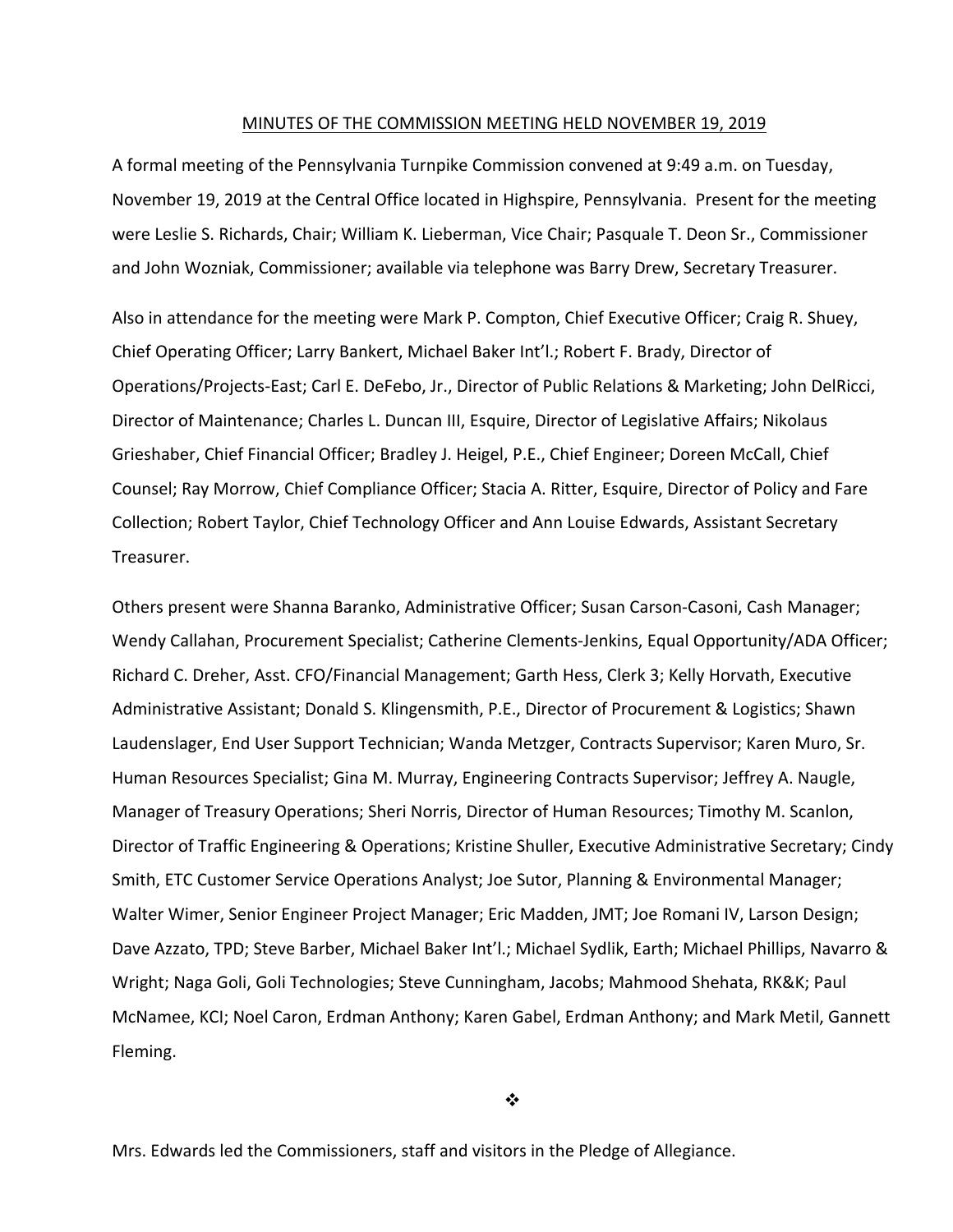$\bullet^{\bullet}_{\bullet} \bullet$ 

 $\cdot$ 

The Assistant Secretary Treasurer, Ann Louise Edwards, called the roll and declared a quorum available.

#### SUNSHINE ANNOUNCEMENT

The Commissioners met in Executive Session prior to today's Formal Agenda Session to consider matters of personnel, which included promotions, reclassifications, new hires, vacancies and a position posting in the Maintenance Department.

❖

The Commissioners also engaged in non‐deliberative, informational discussions regarding various actions and matters, which have been approved at previous public meetings.

#### PUBLIC COMMENT

Mrs. Edwards: The public is welcome to address the Commission regarding items listed on the Agenda or other items not listed on the Agenda that are within the Commission's authority or control. In order to conduct an orderly and effective meeting, all persons wishing to address the Commission should have signed in a requested time to speak. If you have not done so, you are invited to do so at this time.

There were no requests to address the Commission.

 $\cdot$ 

#### MINUTES OF THE MEETING

Motion‐That the Minutes of the meeting held November 5, 2019 be approved and filed as submitted‐ was made by Commissioner Wozniak, seconded by Commissioner Deon, and passed unanimously.

 $\cdot$ 

#### COMMUNICATIONS

Motion‐That the Commission approves the memo received from the Chief Counsel‐was made by Commissioner Wozniak, seconded by Commissioner Deon, and passed unanimously.

❖

#### PERSONNEL

Motion‐That the Commission approves the Personnel as submitted‐was made by Commissioner Wozniak, seconded by Commissioner Deon, and passed unanimously.

 $\cdot$ 

# UNFINISHED BUSINESS

No Unfinished Business to consider.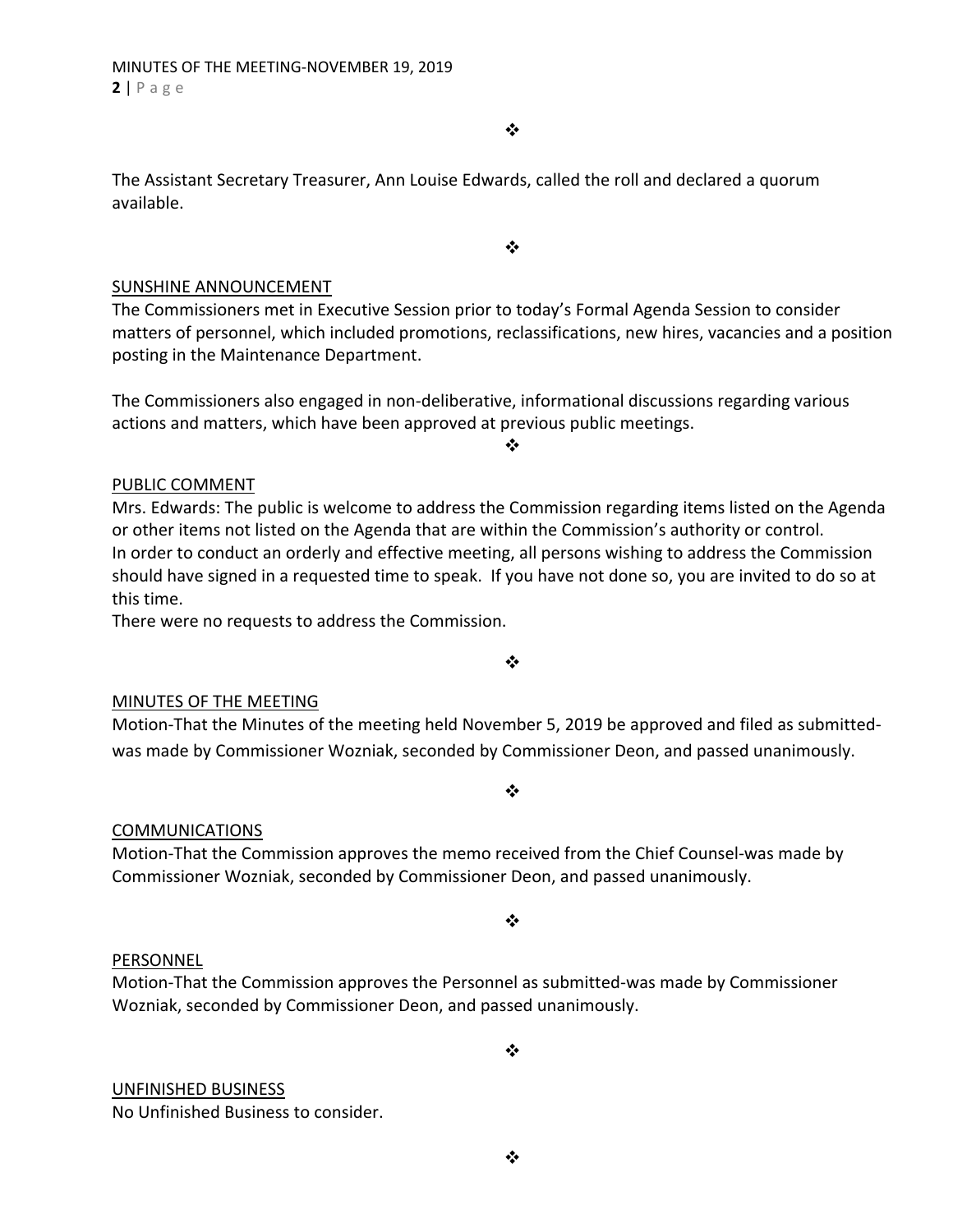# MINUTES OF THE MEETING‐NOVEMBER 19, 2019 **3** | Page

#### NEW BUSINESS

#### POOL/POOLS

Motion‐That the Commission approves the establishment of a pool/pools from which qualified firms will be selected to provide Programmatic Mitigation Supply Sponsor services; and authorize the issuance of an Invitation to Qualify to firms interested in applying for inclusion in the established pool or pools‐was made by Commissioner Wozniak, seconded by Commissioner Deon, and approved unanimously.

#### ❖

#### AGREEMENTS

Motion‐That the Commission approve the negotiation and execution of the Agreements for the items listed in memos "a" through "f":

- a. Reimbursement Agreement with Pennsylvania American Water Company (PAWC), for PAWC to reimburse the Commission costs for the relocation of its existing water line necessary for construction of the Mon/Fayette, Section 53A; at an approximate reimbursement of \$143,193.00;
- b. Reimbursement Agreement with Pennsylvania American Water Company (PAWC), for PAWC to reimburse the Commission costs for the relocation of two (2) existing water lines and two (2) existing sewer lines necessary for construction of the Mon/Fayette, Section 53B; at an approximate reimbursement of \$754,187.50;
- c. Consultant Agreement with Frank McCartney, to coordinate, update, support and assist the Commission with Cashless Tolling; at an annual not‐to‐exceed amount of \$60,000.00;
- d. Reimbursement Agreement with Norfolk Southern Railroad to reimburse the railroad the cost for flagging and protective services necessary for the repair of Bridge NB‐327 at MP A51.76; at a not‐ to‐exceed amount of \$150,000.00;
- e. Reimbursement Agreement with Columbia Gas Transmission, LLC (CGT), to reimburse CGT the cost of the facility relocation work necessary for the replacement of Bridge EB‐719 at MP 310.36; at a not‐to‐exceed amount of \$5,528,779.00;
- f. Agreement with Wilkes‐Barre/Scranton International Airport, to close a portion of the roadway during the Northern PA Air Show (August 21‐23, 2020).

‐was made by Commissioner Wozniak, seconded by Commissioner Deon, and passed unanimously.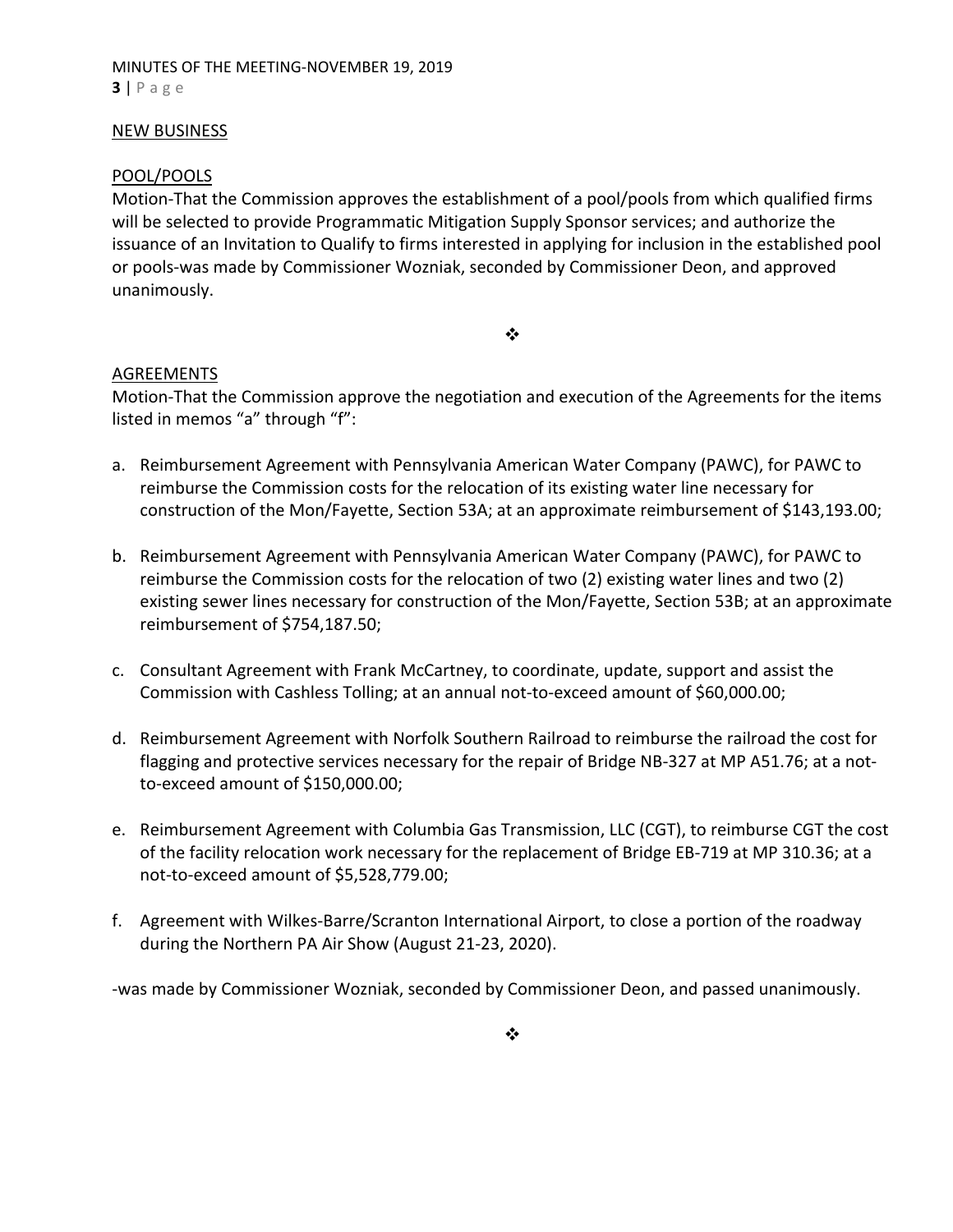#### MINUTES OF THE MEETING‐NOVEMBER 19, 2019 **4** | Page

## RIGHT‐OF‐WAY REQUEST

Motion-That the Commission approves the Right-of-Way Requests for the items listed in memos "a" through "c":

- a. Acquisition of Right‐of‐Way #14S328 (Neil & Lydia D'Anna), a total take parcel necessary for construction of the Mon/Fayette Expressway, Rt. 51 to I‐376, by authorizing payment of \$215,618.87 representing fair market value, pro‐rated taxes and recording fees to Tri‐State Paralegal Service, LLC, escrow agent; authorize the appropriate Commission officials to execute the Agreement of Sale and other documents that may be required for closing; authorize the payment of additional statutory damages as calculated by the Right‐of‐Way Administrator and approved by the Chief Counsel; and payment of fair market value to the property owners is contingent upon the delivery of a deed as prepared by the Legal Department;
- b. Settlement of Right‐of‐Way #14S213 (John A. & Eileen M. Baranowski; James A. & Heather J. Baranowski), a total take parcel necessary for construction of the Mon/Fayette Expressway, Rt. 51 to I‐376, by authorizing payment of \$238,254.86 representing fair market value, pro‐rated taxes and recording fees to Fee Simple Settlement LLC, escrow agent; authorize the appropriate Commission officials to execute the Agreement of Sale and other documents that may be required for closing; authorize the payment of additional statutory damages as calculated by the Right‐of‐ Way Administrator and approved by the Chief Counsel; and payment of fair market value to the property owners is contingent upon the delivery of a deed as prepared by the Legal Department;
- c. Acquisition of Right‐of‐Way #14S058 (Vicki Dever), a total take parcel necessary for construction of the Mon/Fayette Expressway, Rt. 51 to I‐376, by authorizing payment of \$60,934.58 representing fair market value, pro-rated taxes and recording fees to Arrow Land Solutions, LLC, escrow agent; \$1,608.00 representing Section 710 damages for attorney fees to Krassenstein & Associates Professional Corp.; and \$400.00 representing Section 710 damages for appraisal fees to Vicki Dever; authorize the appropriate Commission officials to execute the Agreement of Sale and other documents that may be required for closing; authorize the payment of additional statutory damages as calculated by the Right‐of‐Way Administrator and approved by the Chief Counsel; and payment of fair market value to the property owner is contingent upon the delivery of a deed as prepared by the Legal Department.

‐was made by Commissioner Wozniak, seconded by Commissioner Deon, and passed unanimously.

❖

## CHANGE ORDERS/FINAL PAYMENTS

Motion‐That the Commission approves the Change Orders and Final Payments for the items listed in memos "a" and "b":

a. Change Order #1 and Final Payment for Contract #EN‐00224‐03‐04 for roadway and miscellaneous repairs between MP 122.18 and MP 201.58 with New Enterprise Stone & Lime Co., Inc., for a decrease of \$1,141,940.18 to reflect the actual cost of the completed work authorizations; for a final contract value of \$2,858,059.82 and final amount due to the contractor of \$140,665.20;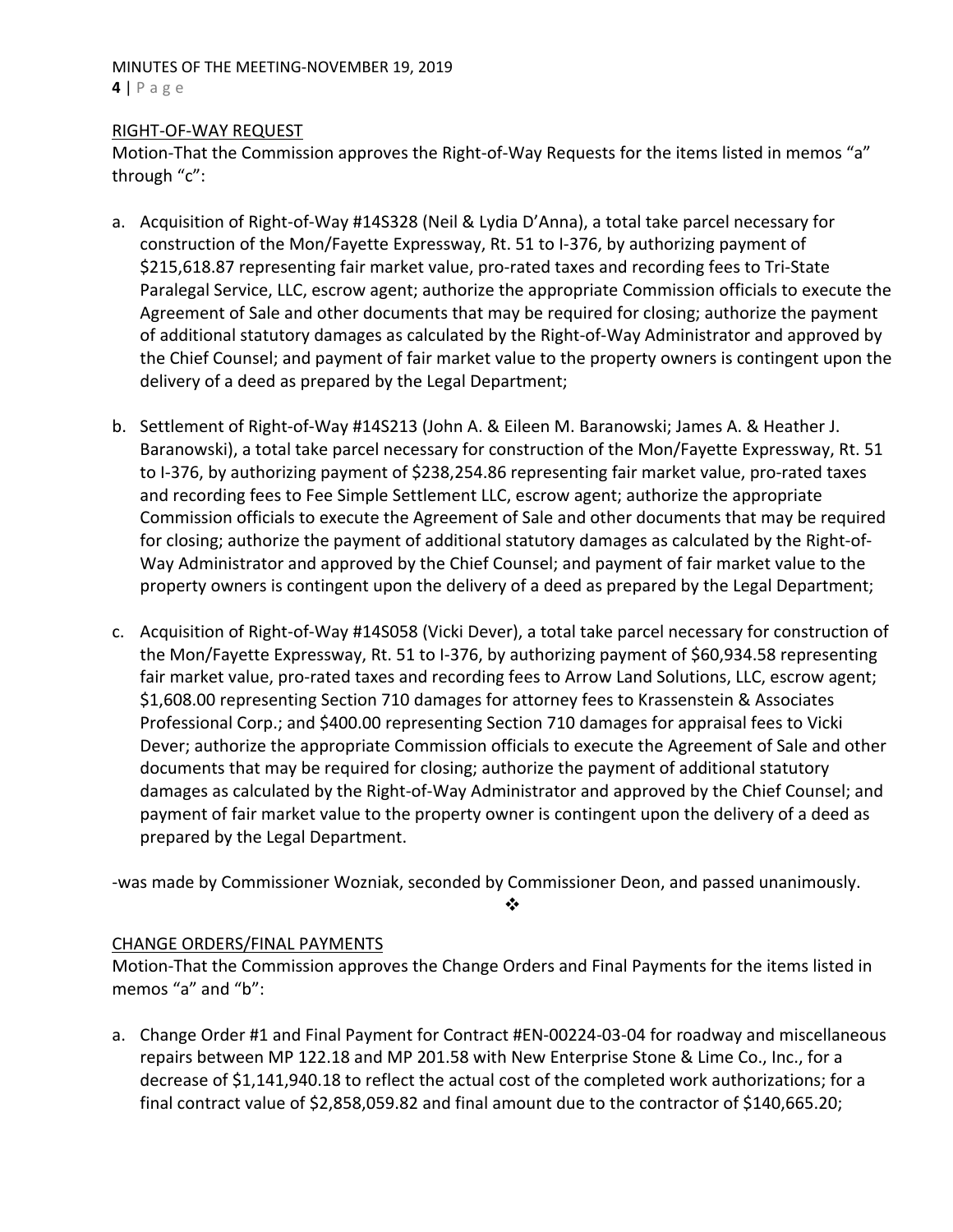MINUTES OF THE MEETING‐NOVEMBER 19, 2019 **5** | Page

b. Change Order #4 and Final Payment for Contract #T‐057.00T001‐3‐06 for the replacement of Bridge WB‐500 and Bridge WB‐500B at MP 59.58 with Beech Construction, Inc., for a decrease of \$329,644.14 to balance items to actual work completed, changes for excavation, wash out repair, placing fill, tree removal, fencing, driveway paving, sealing shoulders, inlet adjustments, curbing and barrier; for a final contract value of \$9,928,730.29 and final amount due to the contractor of \$479,931.06.

‐was made by Commissioner Wozniak, seconded by Commissioner Deon, and passed unanimously.

❖

# PURCHASE ORDERS

Motion‐That the Commission approves the Award of Bids, a Change Order and Issue Purchase Orders for the items listed in memos "a" through "d":

- a. Seventeen (17) 2020 Jeep Cherokee Latitude 4x4s and three (3) 2020 Jeep Grand Cherokee Laredo 4x4s, utilizing the Commonwealth's contract with Apple Chrysler Dodge Jeep Ram of Hanover; at a total award of \$481,951.00;
- b. IAM SailPoint software, implementation and maintenance (January 1, 2020 January 1, 2023), utilizing the Commonwealth's contract with CDW Government LLC; at a total award of \$1,090,761.41 for three (3) years;
- c. Change Order for Qlik software licenses with Carahsoft Technology Corp., for the purchase of additional licenses required for current and upcoming projects; at a cost of \$131,729.84;
- d. Safety and compliance services for automotive lifts, and material handling cranes and hoists (November 20, 2019 – September 3, 2021), to the lowest responsive and responsible bidders: Alan Tye & Associates LC \$335,000.00 Konecranes, Inc. 190,000.00 TOTAL AWARD: \$525,000.00

‐was made by Commissioner Wozniak, seconded by Commissioner Deon, and passed unanimously.

 $\bullet^{\bullet}_{\bullet} \bullet$ 

# AWARD OF CONTRACTS

Motion-That the Commission the Award of Contract for the item listed in memos "a":

a. Contract #T‐002.30R001‐3‐02 for bituminous resurfacing between MP 2.22 and MP 9.29, to the lowest responsive and responsible bidder, Lindy Paving, Inc.; at a not‐to‐exceed amount of \$15,569,977.43 and a contingency of \$750,000.00;

‐was made by Commissioner Wozniak, seconded by Commissioner Deon; Commissioner Lieberman abstained.

VICE CHAIR LIEBERMAN: I abstain on this item because Lindy Paving, Inc., is a client of my firm. The motion passed.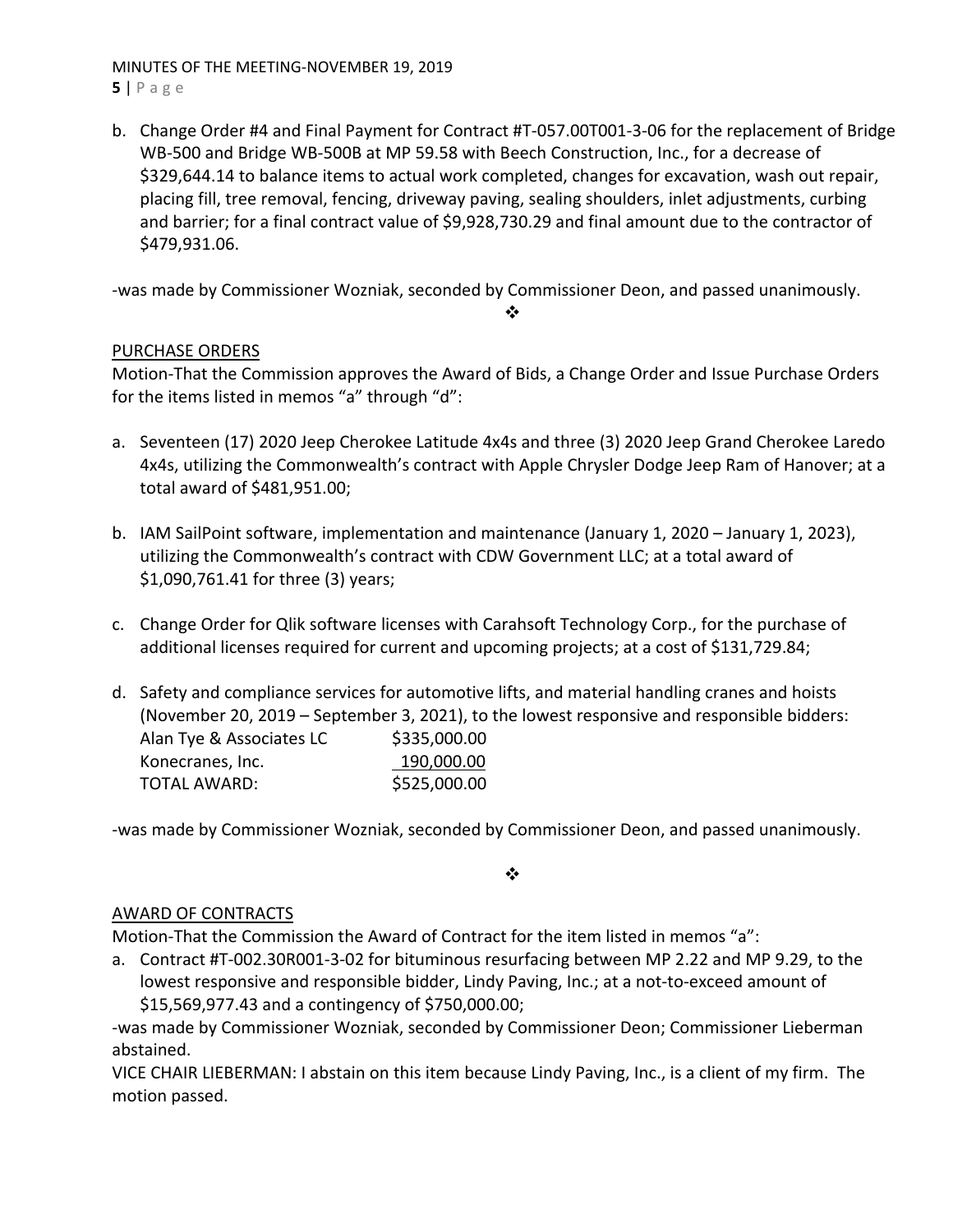MINUTES OF THE MEETING‐NOVEMBER 19, 2019 **6** | Page

Motion-That the Commission approves the Award of Contras for the item listed in memo "b":

b. Contract #EN‐00232‐03‐03 for design/build of the fiber optic network installation between MP 333.30 and MP A130.60, to the lowest responsive and responsible bidder, Black & Veatch Construction, Inc.; at a not‐to‐exceed amount of \$49,741,474.00 and a contingency of \$2,000,000.00

‐was made by Commissioner Wozniak, seconded by Commissioner Deon, and passed unanimously.

#### $\cdot$

# PSPC AWARDS

Motion‐That the Commission approves the award of services and authorize the negotiations and execution of an agreement with the selected firm(s) for the items listed in memos "a" and "b":

- a. T00125/T00133, two (2) engineering firms to perform traffic operations and Intelligent Transportation Systems:
	- Gannett Fleming, Inc.-AWARDED
	- Jacobs Engineering Group, Inc.-AWARDED
	- Rummel, Klepper & Kahl, LLP

‐was made by Commissioner Wozniak, seconded by Commissioner Deon, and passed unanimously.

b. RFP 8569, multi‐platform construction documentation system:

● General Dynamics Information Technology, Inc.-AWARDED

‐was made by Commissioner Wozniak, seconded by Commissioner Deon, and passed unanimously.

 $\frac{1}{2}$ 

# ADVERTISING & AMENDMENT

Motion‐That the Commission approves advertising for a firm to provide fiber infrastructure operations, maintenance and commercialization; and approve an amendment with TransCore for ITS communication, technology operations and maintenance as noted in memos "a" and "b":

- a. Firm to perform fiber infrastructure operations, maintenance and commercialization;
- b. Amendment to our agreement with TransCore for ITS communication, technology operations and maintenance, to extend the transition period an additional 6 months; at no additional cost.

‐was made by Commissioner Wozniak, seconded by Commissioner Deon, and passed unanimously

❖

## NEXT COMMISSION MEETING

The next meeting of the Pennsylvania Turnpike Commission will be a telephone meeting on Tuesday, December 3, 2019 beginning at 9:00 a.m.